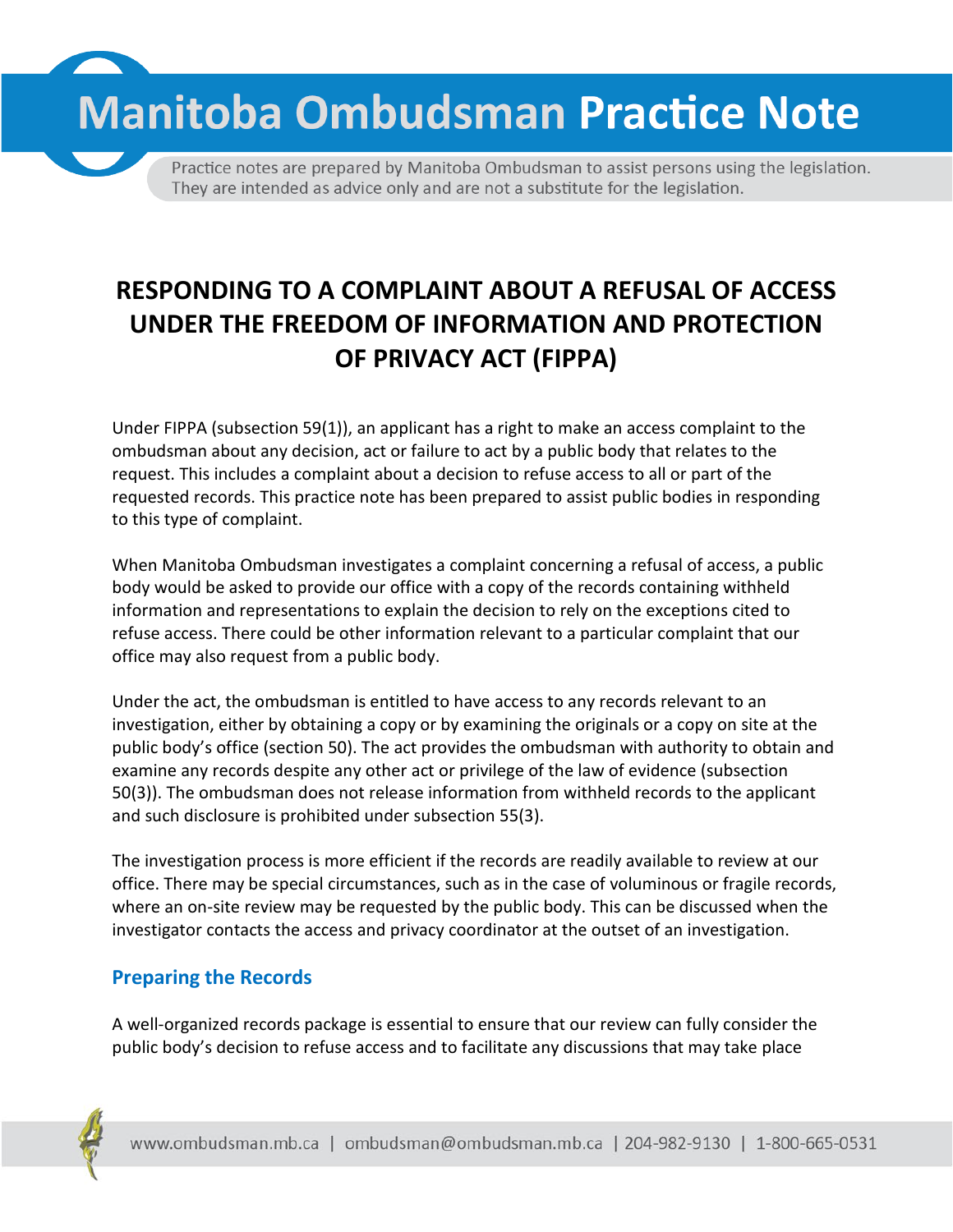between our offices concerning particular records. It is not necessary to send records that have been released in full, unless there is a particular reason for doing this.

In a case where no records were released with severing and records were fully withheld, our office would need only one copy of the records, with the exceptions indicated in the margin beside the information to which they apply.

If records have been released with severing, our office would require two sets of copies of the records that are at issue: one set being the unsevered records and the second set being records with the severed parts blacked or whited out.

- All pages should be numbered consecutively and the page numbers on the first set should match those on the second set.
- Each exception on the severed set of records should be noted with a complete citation, for example "18(1)(c)(i)." The citation should be placed adjacent to the severed information either in the whited-out space or in the margin nearby. If more than one exception applies to the same piece of information, all of the exceptions should be clearly noted near the withheld information.
- If a page is withheld in full, this should be represented in the severed set by inserting a copy of the unsevered page, indicating on the page that it was withheld in full. The exception(s) being relied upon should be noted using the process described in the point above.
- Copies should be legible and complete, and can be provided in electronic format or in hardcopy on a standard paper size.

#### **Example of a Prepared Record**

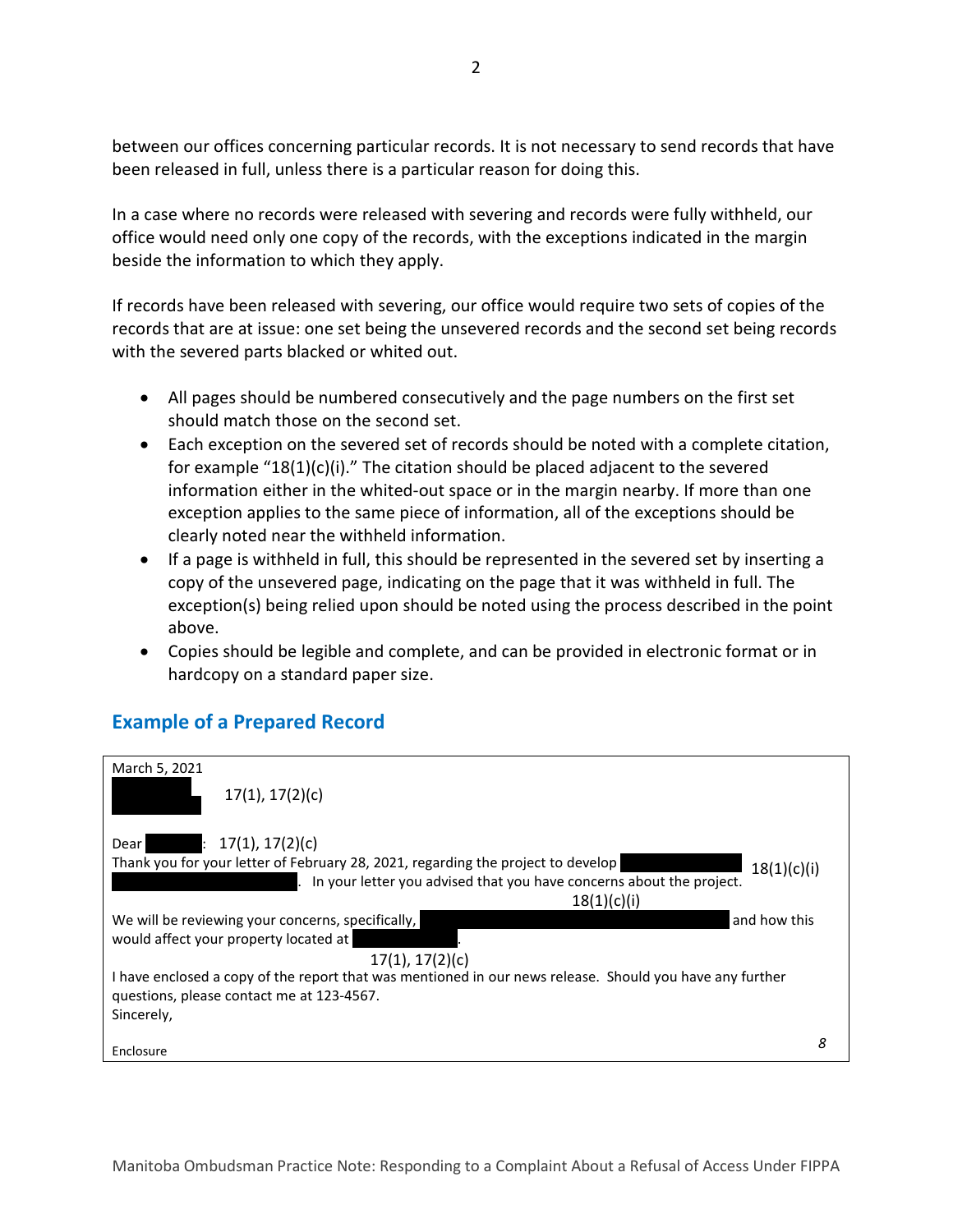### **Preparing an Index**

In some circumstances, such as with voluminous records or where multiple exceptions have been applied to records with significant severing, an index would be helpful in providing an overview of the records at issue. If an index of the records has been prepared in the course of processing the access request, it could be provided to our office to assist in our review of the records.

3

In situations where it may be helpful to prepare an index to accompany a records package, please consider including the following headings: Page Number, Description and Exception (including the section/subsection/clause/paragraph). Depending on the complexity of the severing, this may involve numbering the lines on the page and indicating the exceptions by line number on the page.

| Page #    | <b>Description</b>             | <b>Exception</b>                   |
|-----------|--------------------------------|------------------------------------|
| $1 - 2$   | Memo to file about third party | 17(1), 17(2)(c)                    |
| 3         |                                | 17(1), 17(3)(e)                    |
| 4         |                                | 23(1)(a)                           |
| $5-6$     | Letter from federal department | 20(1)(a)                           |
| $7 - 8$   | <b>Briefing note</b>           | $23(1)(a)$ , $19(1)(e)$            |
| $9 - 13$  | Letter to legal counsel        | 27(1)(a)                           |
| 14        | Letter from ABC company        | $18(1)(b)$ , $18(1)(c)(i)$ & (iii) |
| $15 - 20$ | Report (withheld in full)      | $23(1)(a)$ , $28(1)(c)(ii)$        |

The following is a sample index that could be used to prepare an index for a records package.

## **Providing Representations to Explain the Refusal of Access**

Each exception under the act has certain requirements that must be satisfied. It is important that a public body addresses each component of these requirements.

If representations are too general or if the necessary connections between the exception and the withheld information are not clearly made, the representations will not establish that the exception applies.

Generally, providing written representations is a more efficient process for explaining the public body's decision to our office. Providing written representations enables a public body to describe in its own words, the basis for its decision.

Regardless of how representations are provided, the following should be considered by a public body in providing full representations: